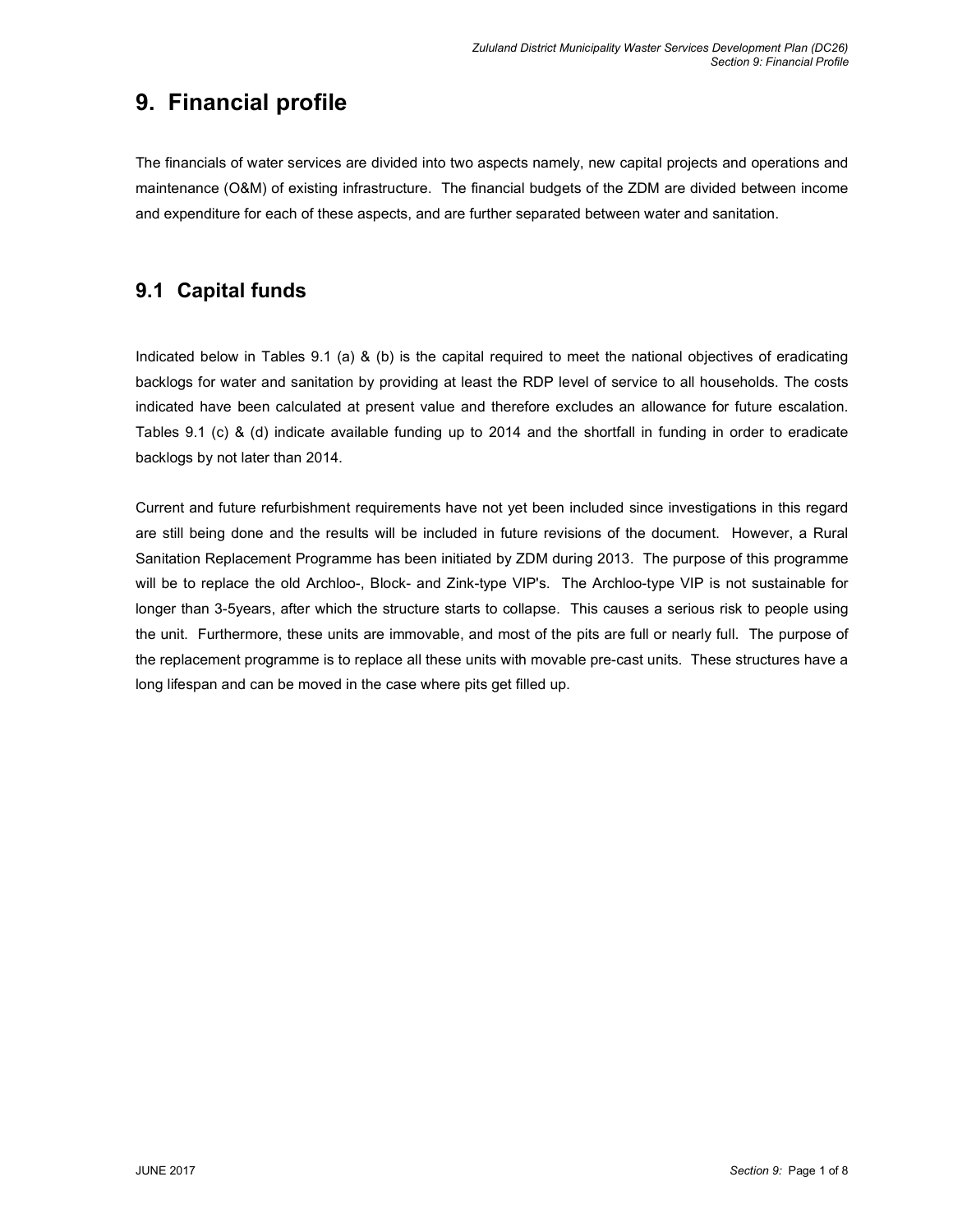#### Table 9.1 (a): Capital requirements: water

| <b>WATER</b>                                                                                                                                                                                                                                 | R<br>R<br>R<br>$\mathsf{R}$<br>R | <b>Capital requirements</b><br>2 339 962 853 R<br>1 054 030 068 R<br>165 680 556 R<br>3 559 673 477 R | 2017/2018<br>380 813 147 R<br>48 562 125 R<br>10 548 752 R | 2018/2019<br>351 266 350 R<br>31 485 265 R    |   | 2019/2020<br>290 925 142 R  | Zululand District Municipality Waster Services Development Plan (DC26)<br>2020/2021<br>294 572 595 R |                | 2021/2022                   | Section 9: Financial Profile<br>>2022 |
|----------------------------------------------------------------------------------------------------------------------------------------------------------------------------------------------------------------------------------------------|----------------------------------|-------------------------------------------------------------------------------------------------------|------------------------------------------------------------|-----------------------------------------------|---|-----------------------------|------------------------------------------------------------------------------------------------------|----------------|-----------------------------|---------------------------------------|
| ible 9.1 (a): Capital requirements: water<br>Regional bulk<br>Secondary bulk<br>Reticulation<br>Total capital (new)<br>Regional bulk (WTW)<br>Secondary bulk<br>Reticulation<br><b>Total capital (refurbishment)</b><br><b>Total capital</b> |                                  |                                                                                                       |                                                            |                                               |   |                             |                                                                                                      |                |                             |                                       |
|                                                                                                                                                                                                                                              |                                  |                                                                                                       |                                                            |                                               |   |                             |                                                                                                      |                |                             |                                       |
|                                                                                                                                                                                                                                              |                                  |                                                                                                       |                                                            |                                               |   |                             |                                                                                                      |                |                             |                                       |
|                                                                                                                                                                                                                                              |                                  |                                                                                                       |                                                            |                                               |   |                             |                                                                                                      |                |                             |                                       |
|                                                                                                                                                                                                                                              |                                  |                                                                                                       |                                                            |                                               |   |                             |                                                                                                      |                |                             |                                       |
|                                                                                                                                                                                                                                              |                                  |                                                                                                       |                                                            |                                               |   |                             |                                                                                                      |                |                             |                                       |
|                                                                                                                                                                                                                                              |                                  |                                                                                                       |                                                            |                                               |   |                             |                                                                                                      |                |                             |                                       |
|                                                                                                                                                                                                                                              |                                  |                                                                                                       |                                                            |                                               |   |                             |                                                                                                      |                |                             |                                       |
|                                                                                                                                                                                                                                              |                                  |                                                                                                       |                                                            |                                               |   |                             |                                                                                                      |                |                             |                                       |
|                                                                                                                                                                                                                                              |                                  |                                                                                                       |                                                            |                                               |   |                             |                                                                                                      |                |                             |                                       |
|                                                                                                                                                                                                                                              |                                  |                                                                                                       |                                                            |                                               |   |                             |                                                                                                      |                |                             |                                       |
|                                                                                                                                                                                                                                              |                                  |                                                                                                       |                                                            |                                               |   |                             |                                                                                                      |                | 313 011 521 R               | 709 374 098                           |
|                                                                                                                                                                                                                                              |                                  |                                                                                                       |                                                            |                                               |   | 36 487 526 R                | 33 478 526 R                                                                                         |                | 35 896 523 R                | 868 120 103                           |
|                                                                                                                                                                                                                                              |                                  |                                                                                                       |                                                            |                                               |   | 12 685 235 R                | 11 452 635 R                                                                                         |                | 14 758 965 R                | 101 980 180                           |
|                                                                                                                                                                                                                                              |                                  |                                                                                                       | 439 924 024 R                                              | 14 254 789 R<br>397 006 404 R                 |   | 340 097 903 R               | 339 503 756 R                                                                                        |                | 363 667 009 R               | 1 679 474 381                         |
|                                                                                                                                                                                                                                              |                                  | 599 570 000                                                                                           |                                                            | <b>TBA</b>                                    |   | <b>TBA</b>                  |                                                                                                      |                |                             |                                       |
|                                                                                                                                                                                                                                              |                                  | <b>TBA</b>                                                                                            | TBA<br><b>TBA</b>                                          | <b>TBA</b>                                    |   | <b>TBA</b>                  |                                                                                                      |                |                             |                                       |
|                                                                                                                                                                                                                                              |                                  | <b>TBA</b>                                                                                            |                                                            |                                               |   |                             |                                                                                                      |                |                             |                                       |
|                                                                                                                                                                                                                                              |                                  |                                                                                                       | TBA                                                        | <b>TBA</b>                                    |   | <b>TBA</b>                  |                                                                                                      |                |                             |                                       |
|                                                                                                                                                                                                                                              | $\mathsf{R}$                     | 599 570 000                                                                                           | <b>TBA</b>                                                 | <b>TBA</b>                                    |   | <b>TBA</b>                  |                                                                                                      |                |                             |                                       |
|                                                                                                                                                                                                                                              |                                  |                                                                                                       |                                                            | R 4 159 243 477 R 439 924 024 R 397 006 404 R |   | 340 097 903 R               | 339 503 756 R                                                                                        |                | 363 667 009 R 1 679 474 381 |                                       |
|                                                                                                                                                                                                                                              |                                  |                                                                                                       |                                                            |                                               |   |                             |                                                                                                      |                |                             |                                       |
|                                                                                                                                                                                                                                              |                                  |                                                                                                       |                                                            |                                               |   |                             |                                                                                                      |                |                             |                                       |
|                                                                                                                                                                                                                                              |                                  |                                                                                                       |                                                            |                                               |   |                             |                                                                                                      |                |                             |                                       |
|                                                                                                                                                                                                                                              |                                  |                                                                                                       |                                                            |                                               |   |                             |                                                                                                      |                |                             |                                       |
|                                                                                                                                                                                                                                              |                                  |                                                                                                       |                                                            |                                               |   |                             |                                                                                                      |                |                             |                                       |
|                                                                                                                                                                                                                                              |                                  |                                                                                                       |                                                            |                                               |   |                             |                                                                                                      |                |                             |                                       |
| ble 9.1 (b): Capital requirements: sanitation                                                                                                                                                                                                |                                  |                                                                                                       |                                                            |                                               |   |                             |                                                                                                      |                |                             |                                       |
|                                                                                                                                                                                                                                              |                                  |                                                                                                       |                                                            |                                               |   |                             |                                                                                                      |                |                             |                                       |
|                                                                                                                                                                                                                                              |                                  |                                                                                                       |                                                            |                                               |   |                             |                                                                                                      |                |                             |                                       |
|                                                                                                                                                                                                                                              |                                  |                                                                                                       |                                                            |                                               |   |                             |                                                                                                      |                |                             |                                       |
| <b>SANITATION</b>                                                                                                                                                                                                                            |                                  | <b>Capital requirements</b>                                                                           | 2017/2018                                                  | 2018/2019                                     |   | 2019/2020                   | 2020/2021                                                                                            |                | 2021/2022                   | >2022                                 |
|                                                                                                                                                                                                                                              |                                  |                                                                                                       |                                                            |                                               |   |                             |                                                                                                      |                |                             |                                       |
| <b>Bulk infrastructure</b>                                                                                                                                                                                                                   | R                                | $\sim$                                                                                                |                                                            |                                               |   |                             |                                                                                                      |                |                             |                                       |
| Reticulation                                                                                                                                                                                                                                 | $\mathsf{R}$                     | $\sim$                                                                                                |                                                            |                                               |   |                             |                                                                                                      |                |                             |                                       |
| <b>VIP</b> toilets                                                                                                                                                                                                                           | R                                | 380 070 000                                                                                           | 47 000 000                                                 | 47 000 000                                    |   | 47 000 000                  | 47 000 000                                                                                           |                | 47 000 000                  | 145 070 000                           |
| <b>Total capital (new)</b>                                                                                                                                                                                                                   | $\mathsf{R}$                     | 380 070 000 R                                                                                         | 47 000 000 R                                               | 47 000 000 R                                  |   | 47 000 000 R                | 47 000 000 R                                                                                         |                | 47 000 000 R                | 145 070 000                           |
| Bulk infrastructure (WWTW)                                                                                                                                                                                                                   |                                  | 322 510 000                                                                                           | TBA                                                        | <b>TBA</b>                                    |   | <b>TBA</b>                  | <b>TBA</b>                                                                                           |                | TBA                         | TBA                                   |
| Reticulation                                                                                                                                                                                                                                 |                                  | <b>TBA</b>                                                                                            | <b>TBA</b>                                                 | <b>TBA</b>                                    |   | <b>TBA</b>                  | <b>TBA</b>                                                                                           |                | <b>TBA</b>                  | <b>TBA</b>                            |
|                                                                                                                                                                                                                                              |                                  |                                                                                                       |                                                            |                                               |   |                             |                                                                                                      |                |                             |                                       |
| VIP toilets (Replacement Prgrm)                                                                                                                                                                                                              |                                  | 408 880 000                                                                                           | <b>TBA</b>                                                 | <b>TBA</b>                                    |   | <b>TBA</b>                  | <b>TBA</b>                                                                                           |                | <b>TBA</b>                  | <b>TBA</b>                            |
| <b>Total capital (refurbishment)</b>                                                                                                                                                                                                         | R                                | 731 390 000 R                                                                                         | $\sim$                                                     | R<br>$\sim$                                   | R | $\overline{R}$<br>$\sim 10$ | $\sim$                                                                                               | $\overline{R}$ | $-$ R                       |                                       |
| <b>Total capital</b>                                                                                                                                                                                                                         |                                  |                                                                                                       | R 1111 460 000 R 47 000 000 R                              | 47 000 000 R                                  |   | 47 000 000 R                | 47 000 000 R                                                                                         |                | 47 000 000 R                | 145 070 000                           |

#### Table 9.1 (b): Capital requirements: sanitation

|                                                                                                                                                                                 |             | Capital requirements                          | 2017/2018                  |                | 2018/2019                  |   | 2019/2020                     | 2020/2021     |   | 2021/2022     |   | >2022                       |
|---------------------------------------------------------------------------------------------------------------------------------------------------------------------------------|-------------|-----------------------------------------------|----------------------------|----------------|----------------------------|---|-------------------------------|---------------|---|---------------|---|-----------------------------|
| Regional bulk                                                                                                                                                                   |             | 2 339 962 853 R                               | 380 813 147 R              |                | 351 266 350 R              |   | 290 925 142 R                 | 294 572 595 R |   | 313 011 521 R |   | 709 374 098                 |
| Secondary bulk                                                                                                                                                                  | R           | 1 054 030 068 R                               | 48 562 125 R               |                | 31 485 265 R               |   | 36 487 526 R                  | 33 478 526 R  |   | 35 896 523 R  |   | 868 120 103                 |
| Reticulation                                                                                                                                                                    | R.          | 165 680 556 R                                 | 10 548 752 R               |                | 14 254 789 R               |   | 12 685 235 R                  | 11 452 635 R  |   | 14 758 965 R  |   | 101 980 180                 |
| <b>Total capital (new)</b>                                                                                                                                                      | R           | 3 559 673 477 R                               | 439 924 024 R              |                | 397 006 404   R            |   | 340 097 903   R               | 339 503 756 R |   | 363 667 009 R |   | 1679 474 381                |
| Regional bulk (WTW)                                                                                                                                                             | R           | 599 570 000                                   | <b>TBA</b>                 |                | <b>TBA</b>                 |   | <b>TBA</b>                    |               |   |               |   |                             |
| Secondary bulk                                                                                                                                                                  |             | <b>TBA</b>                                    | <b>TBA</b>                 |                | <b>TBA</b>                 |   | <b>TBA</b>                    |               |   |               |   |                             |
| Reticulation                                                                                                                                                                    |             | <b>TBA</b>                                    | <b>TBA</b>                 |                | <b>TBA</b>                 |   | TBA                           |               |   |               |   |                             |
| Total capital (refurbishment)                                                                                                                                                   | R           | 599 570 000                                   | <b>TBA</b>                 |                | <b>TBA</b>                 |   | <b>TBA</b>                    |               |   |               |   |                             |
| <b>Total capital</b>                                                                                                                                                            |             | R 4 159 243 477 R 439 924 024 R 397 006 404 R |                            |                |                            |   | 340 097 903 R                 | 339 503 756 R |   |               |   | 363 667 009 R 1 679 474 381 |
|                                                                                                                                                                                 |             |                                               |                            |                |                            |   |                               |               |   |               |   |                             |
| ble 9.1 (b): Capital requirements: sanitation                                                                                                                                   |             |                                               |                            |                |                            |   |                               |               |   |               |   |                             |
| <b>SANITATION</b>                                                                                                                                                               |             | <b>Capital requirements</b>                   | 2017/2018                  |                | 2018/2019                  |   | 2019/2020                     | 2020/2021     |   | 2021/2022     |   | >2022                       |
|                                                                                                                                                                                 | R           | $\sim$                                        |                            |                |                            |   |                               |               |   |               |   |                             |
|                                                                                                                                                                                 | R           |                                               |                            |                |                            |   |                               |               |   |               |   |                             |
|                                                                                                                                                                                 | R           | 380 070 000                                   | 47 000 000                 |                | 47 000 000                 |   | 47 000 000                    | 47 000 000    |   | 47 000 000    |   | 145 070 000                 |
|                                                                                                                                                                                 | $\mathbf R$ | 380 070 000 R                                 | 47 000 000 R               |                | 47 000 000 R               |   | 47 000 000 R                  | 47 000 000 R  |   | 47 000 000 R  |   | 145 070 000                 |
|                                                                                                                                                                                 |             | 322 510 000                                   | <b>TBA</b>                 |                | <b>TBA</b>                 |   | <b>TBA</b>                    | <b>TBA</b>    |   | <b>TBA</b>    |   | <b>TBA</b>                  |
|                                                                                                                                                                                 |             | <b>TBA</b>                                    | <b>TBA</b>                 |                | <b>TBA</b>                 |   | <b>TBA</b>                    | <b>TBA</b>    |   | <b>TBA</b>    |   | <b>TBA</b>                  |
| <b>Bulk infrastructure</b><br>Reticulation<br><b>VIP</b> toilets<br><b>Total capital (new)</b><br>Bulk infrastructure (WWTW)<br>Reticulation<br>VIP toilets (Replacement Prgrm) |             | 408 880 000                                   | <b>TBA</b>                 |                | <b>TBA</b>                 |   | <b>TBA</b>                    | <b>TBA</b>    |   | <b>TBA</b>    |   | <b>TBA</b>                  |
| Total capital (refurbishment)                                                                                                                                                   | l R         | 731 390 000 R                                 | $\sim 100$<br>47 000 000 R | $\overline{R}$ | $\sim 100$<br>47 000 000 R | R | $ \mathbb{R}$<br>47 000 000 R | $\sim 100$    | R | $\sim$        | R |                             |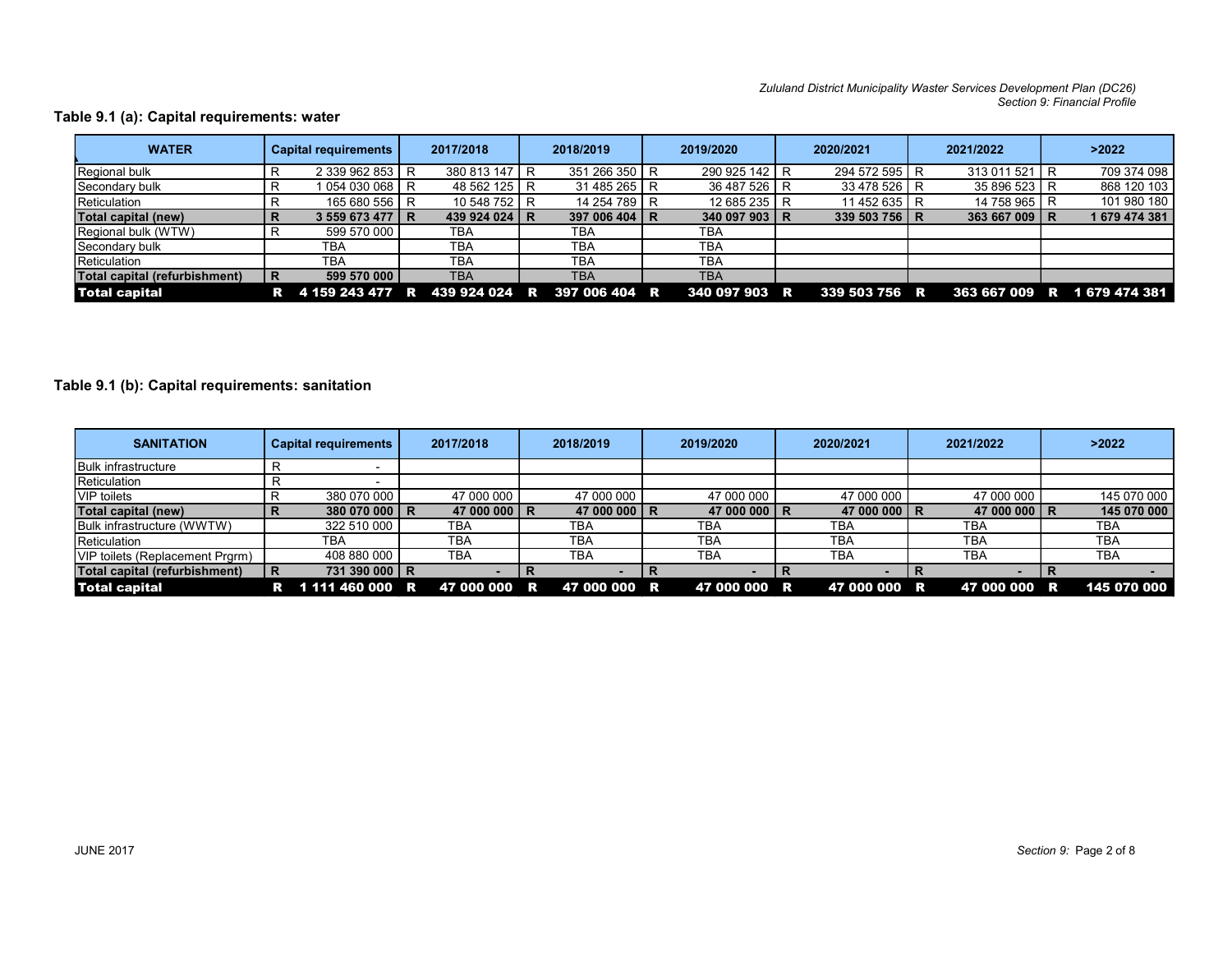#### Table 9.1 (c): Source of capital income: water

|                                              |                                     |               |                |                                   |             | Zululand District Municipality Waster Services Development Plan (DC26) | Section 9: Financial Profile |
|----------------------------------------------|-------------------------------------|---------------|----------------|-----------------------------------|-------------|------------------------------------------------------------------------|------------------------------|
|                                              |                                     |               |                |                                   |             |                                                                        |                              |
|                                              |                                     |               |                |                                   |             |                                                                        |                              |
| .1 (c): Source of capital income: water      |                                     |               |                |                                   |             |                                                                        |                              |
| <b>WATER</b>                                 | <b>Expected Funding</b>             | 2017/2018     | 2018/2019      | 2019/2020                         | 2020/2021   | 2021/2022                                                              | $>2022$                      |
| <b>MIG</b>                                   | 182 604 350 R<br>R                  | 182 604 350   | <b>TBA</b>     | <b>TBA</b>                        | <b>TBA</b>  | <b>TBA</b>                                                             | <b>TBA</b>                   |
| DWA (RBIG)                                   | R.<br>110 000 000 R                 | 110 000 000   | <b>TBA</b>     | <b>TBA</b>                        | <b>TBA</b>  | <b>TBA</b>                                                             | TBA                          |
| Housing                                      |                                     |               |                |                                   |             |                                                                        |                              |
| <b>WSIG</b>                                  | 107 746 000 R<br>R                  | 107 746 000   | <b>TBA</b>     | <b>TBA</b>                        | <b>TBA</b>  | TBA                                                                    | <b>TBA</b>                   |
| Loans                                        |                                     |               |                |                                   |             |                                                                        |                              |
|                                              | 400 350 350 R                       | 400 350 350 R | $\sim$         | $\overline{\mathbf{R}}$<br>$\sim$ | R<br>$\sim$ | R<br>$\sim$                                                            | R                            |
| <b>TOTAL R</b>                               |                                     |               |                |                                   |             |                                                                        |                              |
| Capital requirements                         | 4 159 243 477<br>R                  |               |                |                                   |             |                                                                        |                              |
| Shortfall R                                  | -3 758 893 127                      |               |                |                                   |             |                                                                        |                              |
|                                              |                                     |               |                |                                   |             |                                                                        |                              |
|                                              |                                     |               |                |                                   |             |                                                                        |                              |
| .1 (d): Source of capital income: sanitation |                                     |               |                |                                   |             |                                                                        |                              |
|                                              |                                     |               |                |                                   |             |                                                                        |                              |
| <b>SANITATION</b>                            | <b>Expected Funding</b><br>R        | 2017/2018     | 2018/2019      | 2019/2020                         | 2020/2021   | 2021/2022                                                              | $>2022$                      |
| MIG                                          | 104 794 400                         | 47 120 650    | 57 673 750 TBA |                                   | <b>TBA</b>  | <b>TBA</b>                                                             | <b>TBA</b>                   |
| <b>DWA</b><br>Housing                        | 4 300 000 R<br>R.                   | 4 300 000     |                |                                   |             |                                                                        |                              |
| Other grant funding                          |                                     |               |                |                                   |             |                                                                        |                              |
| Loans                                        |                                     |               |                |                                   |             |                                                                        |                              |
| <b>TOTAL R</b><br>Capital requirements       | 109 094 400 R<br>R<br>1 111 460 000 | 51 420 650 R  | 57 673 750     |                                   |             |                                                                        |                              |

### Table 9.1 (d): Source of capital income: sanitation

| <b>WATER</b>                                                                        |              | <b>Expected Funding</b>        | 2017/2018     | 2018/2019  | 2019/2020     | 2020/2021             | 2021/2022                     | >2022       |
|-------------------------------------------------------------------------------------|--------------|--------------------------------|---------------|------------|---------------|-----------------------|-------------------------------|-------------|
| <b>MIG</b>                                                                          | R            | 182 604 350 R                  | 182 604 350   | <b>TBA</b> | <b>TBA</b>    | <b>TBA</b>            | <b>TBA</b>                    | <b>TBA</b>  |
| DWA (RBIG)                                                                          | $\mathsf{R}$ | 110 000 000 R                  | 110 000 000   | <b>TBA</b> | <b>TBA</b>    | <b>TBA</b>            | <b>TBA</b>                    | <b>TBA</b>  |
| Housing                                                                             |              |                                |               |            |               |                       |                               |             |
| <b>WSIG</b>                                                                         | $\mathsf{R}$ | 107 746 000 R                  | 107 746 000   | <b>TBA</b> | <b>TBA</b>    | <b>TBA</b>            | <b>TBA</b>                    | <b>TBA</b>  |
| Loans<br><b>TOTAL R</b>                                                             |              | 400 350 350 R                  | 400 350 350 R | $\sim$     | IR.<br>$\sim$ | $\mathbf R$<br>$\sim$ | $\mathbf R$<br>$\blacksquare$ | $\mathbf R$ |
| Capital requirements                                                                | R            | 4 159 243 477                  |               |            |               |                       |                               |             |
|                                                                                     |              |                                |               |            |               |                       |                               |             |
| Shortfall R                                                                         |              | -3 758 893 127                 |               |            |               |                       |                               |             |
|                                                                                     |              |                                |               |            |               |                       |                               |             |
| <b>SANITATION</b>                                                                   |              | <b>Expected Funding</b>        | 2017/2018     | 2018/2019  | 2019/2020     | 2020/2021             | 2021/2022                     | >2022       |
|                                                                                     | $\mathsf{R}$ | 104 794 400                    | 47 120 650    | 57 673 750 | <b>TBA</b>    | <b>TBA</b>            | <b>TBA</b>                    | <b>TBA</b>  |
|                                                                                     |              |                                |               |            |               |                       |                               |             |
| .1 (d): Source of capital income: sanitation<br><b>MIG</b><br><b>DWA</b><br>Housing | $\mathsf{R}$ | 4 300 000 R                    | 4 300 000     |            |               |                       |                               |             |
| Other grant funding                                                                 |              |                                |               |            |               |                       |                               |             |
| Loans                                                                               |              |                                |               |            |               |                       |                               |             |
| <b>TOTAL R</b><br>Capital requirements                                              | R            | 109 094 400 R<br>1 111 460 000 | 51 420 650 R  | 57 673 750 |               |                       |                               |             |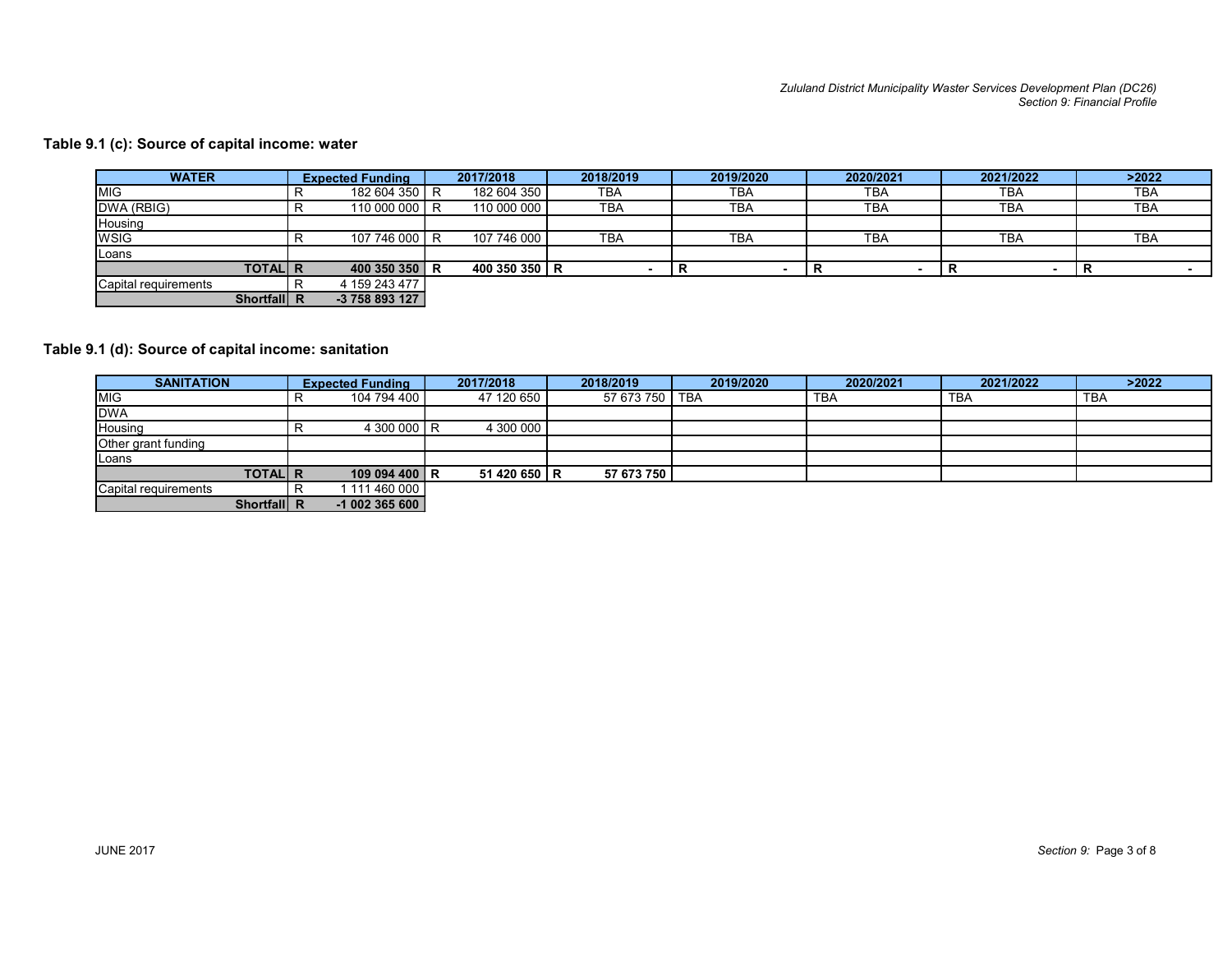## 9.2 Operating costs and income (water & sanitation)

Of critical importance is the funding of Operations and Maintenance of existing and future schemes as they are being commissioned. Correct O&M of physical infrastructure is arguably more important than infrastructure construction because unless successful preventative maintenance procedures are instituted schemes will become inoperative. As a large proportion of expenditure relates to staff, competent personnel are required to ensure that the large investments in water services are not negated through dysfunction or dereliction.

Table 9.2 (a) below shows the operational costs associated with the provision of water services in the district.

### 9.3 Tariffs and charges

The ZDM tariff structure for various levels of water and sanitation services, including the Free Basic Services (FBS) allowance to households, are indicated in Table 9.3 (a) below. The demographics of the ZDM indicate that the level of poverty in the ZDM is high (Section 1). The ZDM cannot afford the expenses of maintaining an indigent roster and therefore provides all households in the district with FBS. Only institutions (schools, clinics, etc.) are not provided with FBS. ZDM might in future refine the above approach to a more targeted approach based on different residential areas.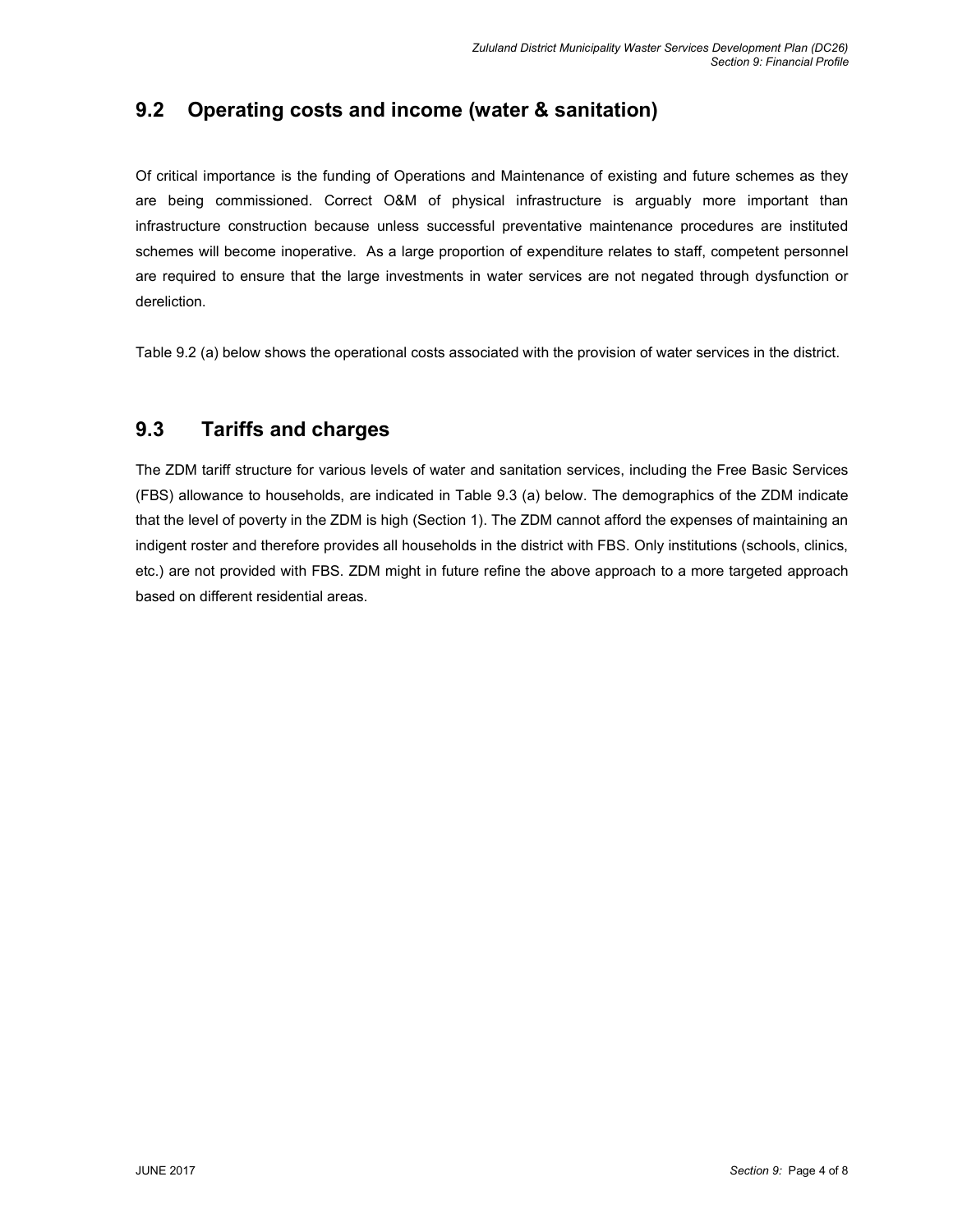|                                                  |                                    |                                 |                               |   |                                | Zululand District Municipality Waster Services Development Plan (DC26) |                              |
|--------------------------------------------------|------------------------------------|---------------------------------|-------------------------------|---|--------------------------------|------------------------------------------------------------------------|------------------------------|
|                                                  |                                    |                                 |                               |   |                                |                                                                        | Section 9: Financial Profile |
|                                                  |                                    |                                 |                               |   |                                |                                                                        |                              |
| Table 9.2 (a): Operational costs and income      |                                    |                                 |                               |   |                                |                                                                        |                              |
|                                                  |                                    |                                 |                               |   |                                |                                                                        |                              |
| <b>Operating costs and income</b>                | Total 5yr projected                | 2017-2018<br>431 009 527 R      | 2018-2019                     |   | 2019-2020                      | 2020-2021<br>559 707 494 R                                             | 2021-2022<br>610 640 876     |
|                                                  |                                    |                                 | 470 231 394<br>166 519 259 R  | R | 513 022 451 R<br>181 672 512 R | 198 204 710 R                                                          | 216 241 339                  |
|                                                  | $\mathsf{R}$<br>2 584 611 744 R    |                                 |                               |   |                                | 757 912 205   R                                                        | 826 882 215                  |
| Operational costs<br>Personnel costs             | 915 267 755 R<br>R.                | 152 629 935 R                   |                               |   |                                |                                                                        |                              |
| Total O&M costs R                                | 3 499 879 499 R                    | 583 639 462 R                   | 636 750 654 R                 |   | 694 694 963   R                |                                                                        |                              |
| Equitable share: FBS                             | 2 328 387 910 R<br>R               | 388 281 673 R                   | 423 615 306 R                 |   | 462 164 298 R                  | 504 221 250 R                                                          | 550 105 383                  |
| Income: sales (actual payment)<br>Total income R | 133 386 724 R<br>R<br>2461774634 R | 22 243 553 R<br>410 525 227   R | 24 267 717 R<br>447 883 022 R |   | 26 476 079 R<br>488 640 377 R  | 28 885 402 R<br>533 106 652 R                                          | 31 513 974<br>581 619 357    |

#### Table 9.2 (a): Operational costs and income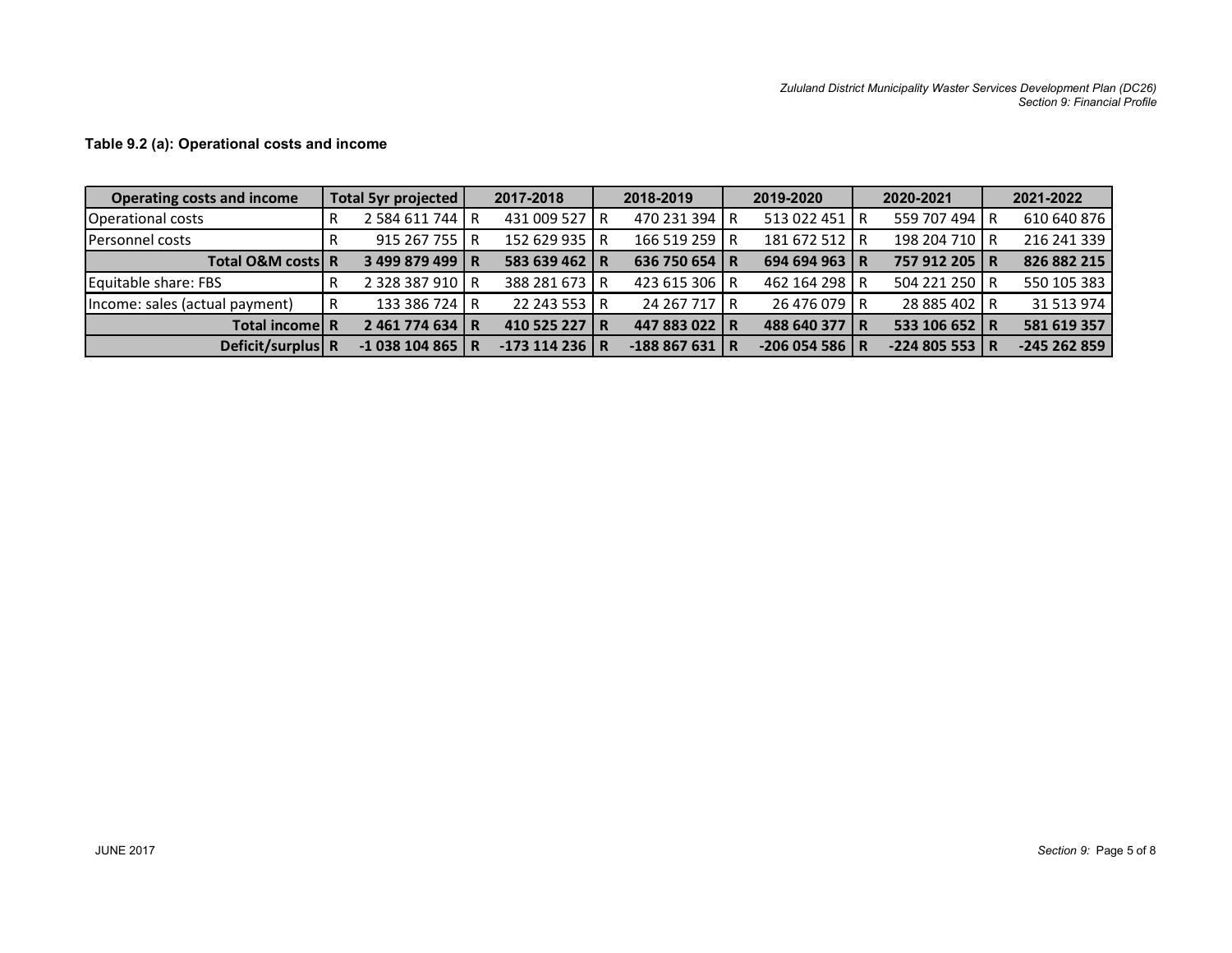| Table 9.3 (a): ZDM Water Services Tariffs                     |                |                |                         |               |               |               |                      |                 |               |                      |               |               | Zululand District Municipality Waster Services Development Plan (DC26) |                      |                              |        |
|---------------------------------------------------------------|----------------|----------------|-------------------------|---------------|---------------|---------------|----------------------|-----------------|---------------|----------------------|---------------|---------------|------------------------------------------------------------------------|----------------------|------------------------------|--------|
|                                                               |                |                |                         |               |               |               |                      |                 |               |                      |               |               |                                                                        |                      |                              |        |
|                                                               |                |                |                         |               |               |               |                      |                 |               |                      |               |               |                                                                        |                      | Section 9: Financial Profile |        |
|                                                               |                |                |                         |               |               |               |                      |                 |               |                      |               |               |                                                                        |                      |                              |        |
|                                                               |                |                |                         |               |               |               |                      |                 |               |                      |               |               |                                                                        |                      |                              |        |
|                                                               |                |                |                         |               |               |               |                      |                 |               |                      |               |               |                                                                        |                      |                              |        |
|                                                               |                |                |                         |               |               |               |                      |                 |               |                      |               |               |                                                                        |                      |                              |        |
|                                                               |                |                |                         |               |               |               |                      |                 |               |                      |               |               |                                                                        |                      |                              |        |
| <b>LM</b>                                                     |                | <b>NONGOMA</b> |                         | ℅             |               | <b>ULUNDI</b> |                      | %               |               | <b>EDUMBE</b>        |               | %             |                                                                        | <b>PONGOLA</b>       |                              | %      |
| <b>DETAILS</b>                                                | <b>NONGOMA</b> | VAT            | <b>IMOUNT</b>           | <b>CHANGE</b> | <b>ULUNDI</b> | VAT           | <b>AMOUNT</b>        | CHANGE          | <b>EDUMBE</b> | VAT                  | <b>AMOUNT</b> | <b>CHANGE</b> | <b>PONGOLA</b>                                                         | VAT                  | <b>AMOUNT</b>                | CHANGE |
| <b>WATER TARIFFS</b>                                          |                |                |                         |               |               |               |                      |                 |               |                      |               |               |                                                                        |                      |                              |        |
| <b>DOMESTIC</b><br><b>CURRENT 0-6kl</b>                       | 0.00           | 0.00           |                         |               | 0.00          | 0.00          |                      |                 | 0.00          | 0.00                 |               |               | 0.00                                                                   | 0.00                 |                              |        |
| PROPOSED                                                      | 0.00           | 0.00           |                         | 0%            | 0.00          | 0.00          |                      | 0%              | 0.00          | 0.00                 |               | 0%            | 0.00                                                                   | 0.00                 |                              | 0%     |
|                                                               |                |                |                         |               |               |               |                      |                 |               |                      |               |               |                                                                        |                      |                              |        |
| CURRENT 7-30kl<br><b>PROPOSED</b>                             | 4.40<br>4.84   | 0.62<br>0.68   | 5.02<br>5.52            | 10%           | 4.40<br>4.84  | 0.62<br>0.68  | 5.02<br>5.52         | 10%             | 4.40<br>4.84  | 0.62<br>0.68         | 5.02<br>5.52  | 10%           | 3.72<br>4.09                                                           | 0.52<br>0.57         | 4.24<br>4.66                 | 10%    |
|                                                               |                |                |                         |               |               |               |                      |                 |               |                      |               |               |                                                                        |                      |                              |        |
| CURRENT 30-40                                                 | 5.39           | 0.75           | 6.14                    |               | 5.39          | 0.75          | 6.14                 |                 | 5.39          | 0.75                 | 6.14          |               | 5.24                                                                   | 0.73                 | 5.97                         |        |
| <b>PROPOSED</b>                                               | 5.93           | 0.83           | 6.76                    | 10%           | 5.93          | 0.83          | 6.76                 | 10%             | 5.93          | 0.83                 | 6.76          | 10%           | 5.93                                                                   | 0.83                 | 6.76                         | 10.0%  |
| CURRENT > 40                                                  | 6.68           | 0.94           | 7.62                    |               | 6.52          | 0.91          | 7.43                 |                 | 6.51          | 0.91                 | 7.42          |               | 6.68                                                                   | 0.94                 | 7.62                         |        |
| <b>PROPOSED</b>                                               | 7.35           | 1.03           | 8.38                    | 10%           | 7.35          | 1.03          | 8.38                 | 10.0%           | 7.35          | 1.03                 | 8.38          | 10.0%         | 7.35                                                                   | 1.03                 | 8.38                         | 10%    |
|                                                               |                |                |                         |               |               |               |                      |                 |               |                      |               |               |                                                                        |                      |                              |        |
| <b>BUSINESS</b><br><b>CURRENT</b>                             | 6.18           | 0.87           | 7.05                    |               | 6.18          | 0.00<br>0.87  | 0.00<br>7.05         |                 | 5.64          | 0.00<br>0.79         | 0.00<br>6.43  |               | 6.18                                                                   | 0.00<br>0.87         | 0.00<br>7.05                 |        |
| PROPOSED                                                      | 6.80           | 0.95           | 7.75                    | 10%           | 6.80          | 0.95          | 7.75                 | 10%             | 6.80          | 0.95                 | 7.75          | 10.0%         | 6.80                                                                   | 0.95                 | 7.75                         | 10%    |
| <b>WATER CONNECTIONS:</b>                                     |                |                | 3 months consumption    |               |               |               | 3 months consumption |                 |               | 3 months consumption |               |               |                                                                        | 3 months consumption |                              |        |
| Residential                                                   |                |                | 2 178.00 304.92 2482.92 | 10%           | 2 178.00      | 304.92        | 2482.92              | 10%             | 2 178.00      | 304.92               | 2482.92       | 10.0%         | 2 178.00                                                               |                      | 304.92 2482.92               | 10%    |
| <b>Businesses</b>                                             | $cost +10%$    |                |                         |               | cost +10%     |               |                      |                 | $cost +10%$   |                      |               |               | $cost + 10%$                                                           |                      |                              |        |
|                                                               |                |                |                         |               |               |               |                      |                 |               |                      |               |               |                                                                        |                      |                              |        |
| <b>METER TEMPERING:</b><br>First Offence                      | 1 277.10       | 178.794        | 1455.8                  | 10%           | 1 277.10      | 178.79        | 1455.8               | 10%             | 1 277.10      | 178.79               | 1455.8        | 10%           | 1 277.10                                                               | 178.79               | 1455.89                      | 10%    |
| Second Offence                                                | 2 5 5 4 . 2 0  | 357.588        | 2911.7                  | 10%           | 2 5 5 4 . 2 0 | 357.5         | 2911.7               | 10 <sub>2</sub> | 2 5 5 4 . 2 0 | 357.59               | 2911.7        | 10.0%         | 2 5 5 4 . 2 0                                                          | 357.59               | 2911.7                       | 10%    |
| Third Offence                                                 |                |                | 0.00                    |               |               | 0.00          | 0.00                 |                 |               | 0.00                 | 0.00          |               |                                                                        | 0.00                 | 0.00                         |        |
|                                                               |                |                |                         |               |               |               |                      |                 |               |                      |               |               |                                                                        |                      |                              |        |
| <b>WATER RECONNECTION FEE:</b><br><b>WATER TANKERS: loads</b> | 128.70         | 18.02          | 146.72<br>0.00          | 10%           | 128.70        | 18.02<br>0.00 | 146.72<br>0.00       | 10%             | 128.70        | 18.02<br>0.00        | 146.72        | 10.0%         | 128.70                                                                 | 18.02                | 146.72<br>0.00               | 10%    |
| Rate per kiloliter (Portable Water)                           | 7.70           | 1.08           | 8.78                    | 10%           | 7.70          | 1.08          | 8.78                 | 10%             | 7.70          | 1.08                 | 0.00<br>8.78  | 10.0%         | 7.70                                                                   | 0.00<br>1.08         | 8.78                         | 10%    |
|                                                               |                |                |                         |               |               |               |                      |                 |               |                      |               |               |                                                                        |                      |                              |        |
| <b>Other Consumables</b>                                      |                |                |                         |               |               |               |                      |                 |               |                      |               |               |                                                                        |                      |                              |        |
| Where no working water meter is installed                     |                |                |                         |               |               |               |                      |                 |               |                      |               |               |                                                                        |                      |                              |        |
| on which the property is occupied                             | 126.5          | 17.71          | 144.21                  | 10%           | 126.5         | 17.71         | 144.21               | 10%             | 126.5         | 17.71                | 144.21        | 10.0%         | 126.5                                                                  | 17.71                | 144.21                       | 10%    |
| <b>Businesses</b>                                             | 418.00         | 58.52          | 476.52                  | 10%           | 418.00        | 58.52         | 476.5                | 10%             | 418.00        | 58.52                | 476.52        | 10.0%         | 418.00                                                                 | 58.52                | 476.52                       | 10%    |
| STAND ALONE/ DEDICATED SCHEMES                                | $cost + 10%$   |                |                         |               | $cost + 10%$  |               |                      |                 | $cost + 10%$  |                      |               |               | $cost + 10%$                                                           |                      |                              |        |

### Table 9.3 (a): ZDM Water Services Tariffs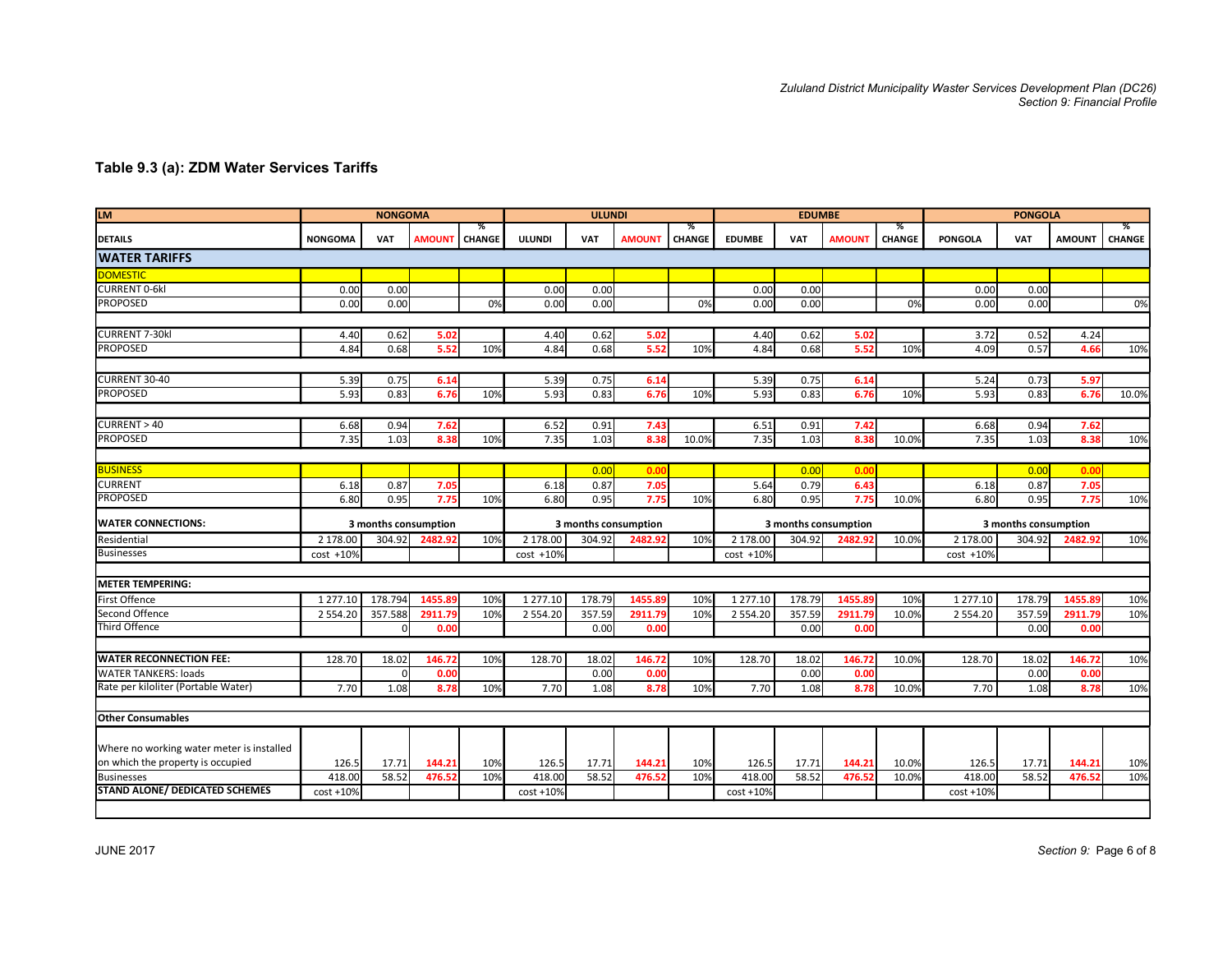#### Zululand District Municipality Waster Services Development Plan (DC26) Section 9: Financial Profile

|                                                                             |                                         |                |                                     |                    |               |               |                                                 |                    |                                         |               |                                     |                    | Zululand District Municipality Waster Services Development Plan (DC26) |                | Section 9: Financial Profile        |       |
|-----------------------------------------------------------------------------|-----------------------------------------|----------------|-------------------------------------|--------------------|---------------|---------------|-------------------------------------------------|--------------------|-----------------------------------------|---------------|-------------------------------------|--------------------|------------------------------------------------------------------------|----------------|-------------------------------------|-------|
|                                                                             |                                         |                |                                     |                    |               |               |                                                 |                    |                                         |               |                                     |                    |                                                                        |                |                                     |       |
| <b>LM</b>                                                                   |                                         | <b>NONGOMA</b> |                                     |                    |               | <b>ULUNDI</b> |                                                 |                    |                                         | <b>EDUMBE</b> |                                     |                    |                                                                        | <b>PONGOLA</b> |                                     |       |
| <b>DETAILS</b>                                                              | <b>NONGOMA</b>                          | VAT            | <b>AMOUN1</b>                       | %<br><b>CHANGE</b> | ULUNDI        | VAT           | <b>AMOUNT</b>                                   | ℅<br><b>CHANGE</b> | <b>EDUMBE</b>                           | VAT           | <b>AMOUNT</b>                       | %<br><b>CHANGE</b> | <b>PONGOLA</b>                                                         | VAT            | AMOUNT   CHANGE                     | ℅     |
| <b>SEWERAGE CHARGES</b>                                                     |                                         |                |                                     |                    |               |               |                                                 |                    |                                         |               |                                     |                    |                                                                        |                |                                     |       |
| <b>SEWERAGE CHARGES</b>                                                     |                                         |                |                                     |                    |               |               |                                                 |                    |                                         |               |                                     |                    |                                                                        |                |                                     |       |
| <b>CURRENT</b> (Vat inclusive)                                              | 55.59                                   | 7.78           | 63.3                                |                    | 55.59         | 7.78          | 63.37                                           |                    | 0.00                                    | 0.00          | 0.00                                |                    | 55.59                                                                  | 7.78           | 63.37                               |       |
| <b>PROPOSED</b>                                                             | 66.00                                   | 9.24           | 75.24                               | 10.00%             | 66.00         | 9.24          | 75.24                                           | 10.0%              | 0.00                                    | 0.00          | 0.00                                |                    | 66.00                                                                  | 9.24           | 75.24                               | 10.0% |
|                                                                             |                                         |                |                                     |                    |               |               |                                                 |                    |                                         |               |                                     |                    |                                                                        |                |                                     |       |
| <b>SEWER EXCESS</b>                                                         |                                         |                |                                     |                    |               |               |                                                 |                    |                                         |               |                                     |                    |                                                                        |                |                                     |       |
| <b>CURRENT</b> (Vat inclusive)<br><b>PROPOSED</b>                           | 2.50<br>3.03                            | 0.35<br>0.42   | 2.85<br>3.45                        | 10%                | 2.50<br>3.03  | 0.35<br>0.42  | 2.85<br>3.45                                    | 10%                |                                         | 0.00<br>0.00  | 0.00<br>0.00                        |                    | 2.50<br>3.03                                                           | 0.35<br>0.42   | 2.8!<br>3.45                        | 10%   |
|                                                                             |                                         |                |                                     |                    |               |               |                                                 |                    |                                         |               |                                     |                    |                                                                        |                |                                     |       |
| <b>VACUUM TANK SERVICE per 5kl OR PART THEREOF</b>                          |                                         |                |                                     |                    |               |               |                                                 |                    |                                         |               |                                     |                    |                                                                        |                |                                     |       |
| Normal week days                                                            | 116.60                                  | 16.324         | 132.92                              | 10%                | 116.60        | 16.324        | 132.92                                          | 10%                | 116.60                                  | 16.324        | 132.92                              | 10%                | 116.60                                                                 | 16.324         | 132.92                              | 10%   |
| Weekends and Public Holidays                                                | 408.10                                  | 57.134         | 465.23                              | 10%                | 408.10        | 57.134        | 465.23                                          | 10%                | 408.10                                  | 57.134        | 465.23                              | 10%                | 408.10                                                                 | 57.134         | 465.23                              | 10%   |
| Rate per km                                                                 | 5.50                                    | 0.77           | 6.27                                | 10%                | 5.50          | 0.77          | 6.27                                            | 10%                | 5.50                                    | 0.77          | 6.27                                | 10%                | 5.50                                                                   | 0.77           | 6.27                                | 10%   |
|                                                                             |                                         |                |                                     |                    |               |               |                                                 |                    |                                         |               |                                     |                    |                                                                        |                |                                     |       |
| <b>STAND ALONE/ DEDICATED SCHEMES</b>                                       | $cost + 10%$                            |                |                                     |                    | cost +10%     |               |                                                 |                    | $cost + 10%$                            |               |                                     |                    | cost +10%                                                              |                |                                     |       |
| <b>WATER DEPOSIT</b>                                                        |                                         |                |                                     |                    |               |               |                                                 |                    |                                         |               |                                     |                    |                                                                        |                |                                     |       |
| <b>WATER DEPOSIT</b>                                                        |                                         |                |                                     |                    |               |               |                                                 |                    |                                         |               |                                     |                    |                                                                        |                |                                     |       |
| <b>DOMESTIC</b>                                                             | <b>ESTIMATED TARRIF OF R250 MINIMUM</b> | 0.00           | 0.00                                |                    |               | 0.00          | 0.00<br><b>ESTIMATED TARRIF OF R250 MINIMUM</b> |                    | <b>ESTIMATED TARRIF OF R250 MINIMUM</b> | 0.00          | 0.00                                |                    | <b>ESTIMATED TARRIF OF R250 MINIMUM</b>                                | 0.00           | 0.00                                |       |
| NON DOMESTIC                                                                |                                         |                |                                     |                    |               |               | <b>AVERAGE MONTH WATER SERVICES</b>             |                    |                                         |               |                                     |                    |                                                                        |                |                                     |       |
| <b>GENERAL TARRIFS:</b>                                                     |                                         |                | <b>AVERAGE MONTH WATER SERVICES</b> |                    |               |               |                                                 |                    |                                         |               | <b>AVERAGE MONTH WATER SERVICES</b> |                    |                                                                        |                | <b>AVERAGE MONTH WATER SERVICES</b> |       |
| METER TESTING                                                               | $cost + 10%$                            |                |                                     |                    | cost +10%     |               |                                                 |                    | $cost + 10%$                            |               |                                     |                    | $cost + 10%$                                                           |                |                                     |       |
| TENDER FEE                                                                  | 176.00                                  | 24.64          | 200.64                              | 10%                | 176.00        | 24.64         | 200.64                                          | 10%                | 176.00                                  | 24.64         | 200.6                               | 10%                | 176.00                                                                 | 24.64          | 200.64                              | 10%   |
| INDONSA HALL HIRE                                                           | 583.00                                  | 81.62          | 664.6                               | 10%                | 583.00        | 81.62         | 664.62                                          | 10%                | 583.00                                  | 81.62         | 664.62                              | 10%                | 583.00                                                                 | 81.62          | 664.6                               | 10%   |
| INDONSA DEPOSIT REFUNDABLE                                                  | 233.2                                   | 32.65          | 265.8                               | 10%                | 233.2         | 32.65         | 265.8                                           | 10%                | 233.2                                   | 32.65         | 265.8                               | 10%                | 233.2                                                                  | 32.65          | 265.8                               | 10%   |
| R/D CHEQUE                                                                  | 93.5                                    | 13.09          | 106.59                              | 10%                | 93.5          | 13.09         | 106.59                                          | 10%                | 93.5                                    | 13.09         | 106.59                              | 10%                | 93.5                                                                   | 13.09          | 106.59                              | 10%   |
|                                                                             |                                         | 8.62           | 70.22                               | 10%                | 61.6          | 8.62          | 70.22                                           | 10%                | 61.6                                    | 8.62          | 70.22                               | 10%                | 61.6                                                                   | 8.62<br>0.31   | 70.22                               | 10%   |
|                                                                             | 61.6                                    |                |                                     |                    |               |               |                                                 |                    | 2.20                                    |               |                                     |                    | 2.20                                                                   |                | 2.51                                | 10%   |
| SEWER POND DUMP SITE PER LOAD<br><b>FAX</b><br><b>CLEARANCE CERTIFICATE</b> | 2.20<br>11.00                           | 0.31<br>1.54   | 2.51<br>12.54                       | 10%<br>10%         | 2.20<br>11.00 | 0.31<br>1.54  | 2.51<br>12.54                                   | 10%<br>10%         | 11.00                                   | 0.31<br>1.54  | 2.51<br>12.54                       | 10%<br>10%         | 11.00                                                                  | 1.54           | 12.54                               | 10%   |